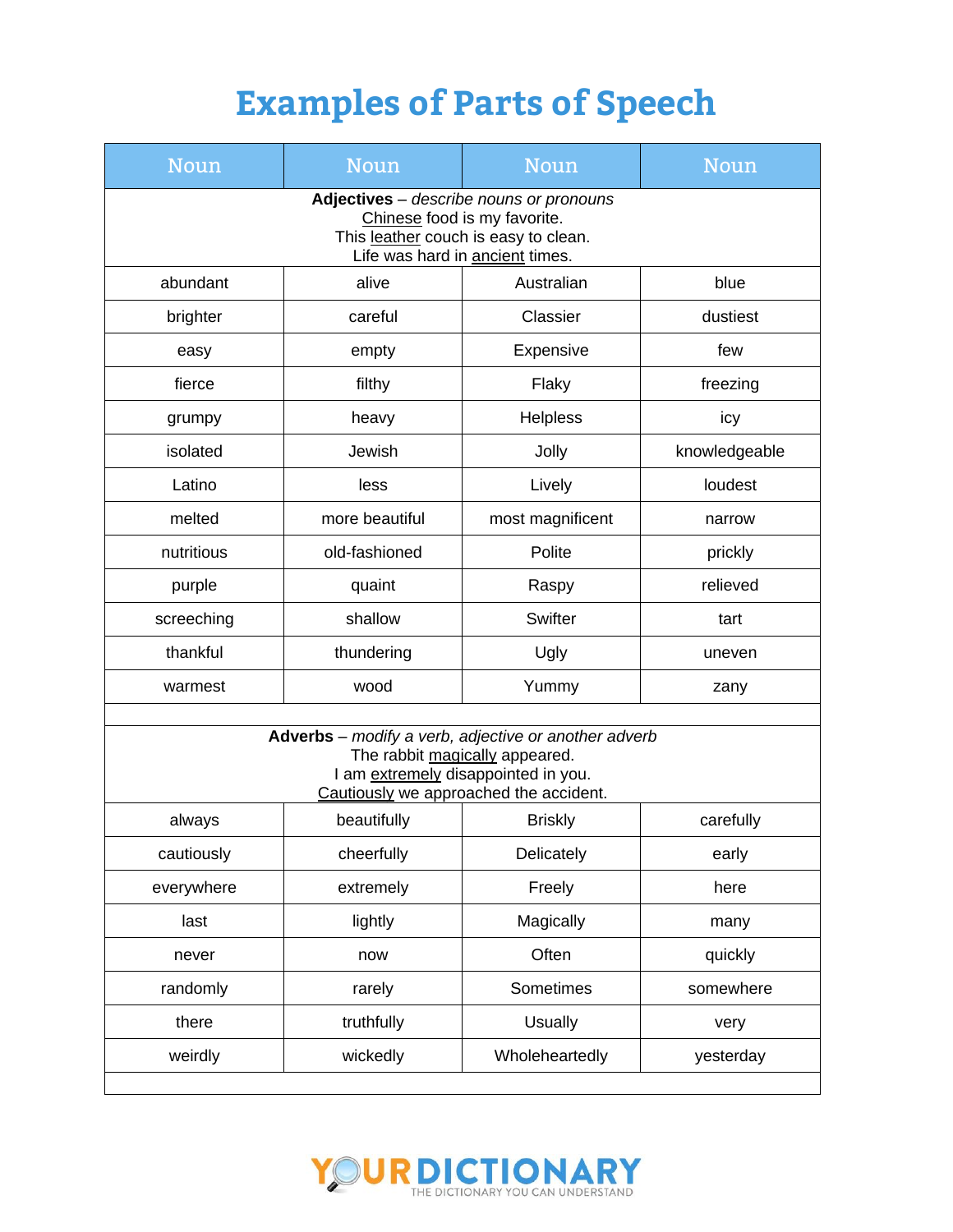| <b>Noun</b>                                                                                                                                          | <b>Noun</b>  | <b>Noun</b>    | <b>Noun</b>     |  |  |
|------------------------------------------------------------------------------------------------------------------------------------------------------|--------------|----------------|-----------------|--|--|
| <b>Conjunctions</b> - join words, phrases and clauses<br>I can't go <i>unless</i> you take me.<br>She didn't arrive yet.<br>While I bake, you clean. |              |                |                 |  |  |
| after                                                                                                                                                | although     | And            | as if           |  |  |
| because                                                                                                                                              | before       | <b>Both</b>    | but             |  |  |
| but also                                                                                                                                             | either       | either/or      | even if         |  |  |
| for                                                                                                                                                  | if           | <b>Neither</b> | nor             |  |  |
| not                                                                                                                                                  | not only     | Or             | since           |  |  |
| <b>SO</b>                                                                                                                                            | so that      | Though         | unless          |  |  |
| until                                                                                                                                                | when         | Whenever       | where           |  |  |
| wherever                                                                                                                                             | whether      | While          | yet             |  |  |
| Interjections - express emotion, meaning or feelings<br>Yuck! This tastes awful.<br>Whoa, just hang on a minute.<br>Huh? I didn't hear you.          |              |                |                 |  |  |
| aha                                                                                                                                                  | alas         | bazinga        | bingo           |  |  |
| boo                                                                                                                                                  | bravo        | cheers         | congratulations |  |  |
| encore                                                                                                                                               | eureka       | fiddlesticks   | good grief      |  |  |
| hey                                                                                                                                                  | holy buckets | hurray         | oh dear         |  |  |
| oops                                                                                                                                                 | ouch         | <b>OW</b>      | phew            |  |  |
| phooey                                                                                                                                               | pow          | rats           | shh             |  |  |
| shoo                                                                                                                                                 | thanks       | uh-huh         | uh-oh           |  |  |
| ugh                                                                                                                                                  | wahoo        | Whoops         | <b>WOW</b>      |  |  |
| yeah                                                                                                                                                 | yes          | yikes          | yippee          |  |  |

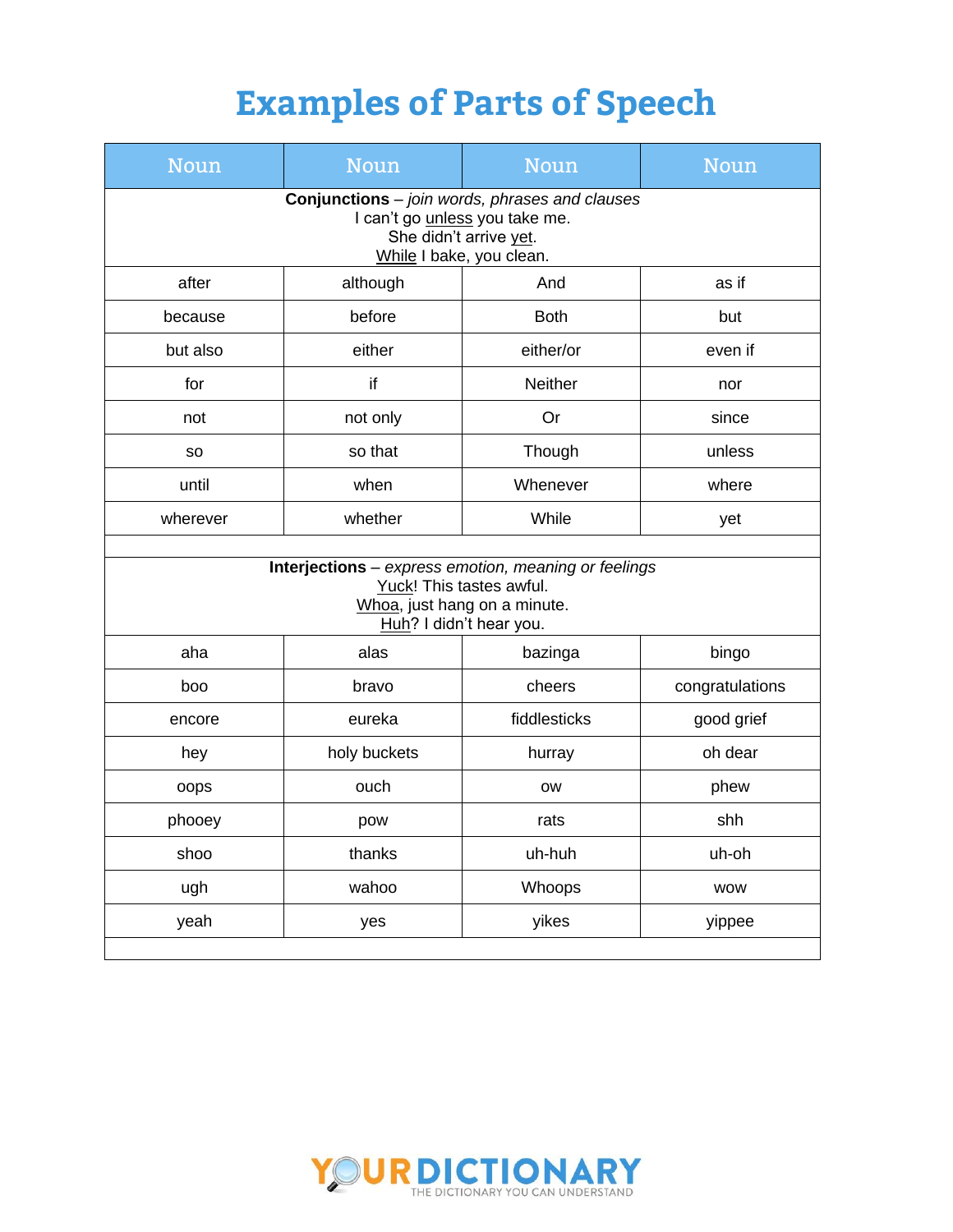| noun                                                                                                                                                                                      | noun                | Noun               | noun                    |  |  |
|-------------------------------------------------------------------------------------------------------------------------------------------------------------------------------------------|---------------------|--------------------|-------------------------|--|--|
| <b>Nouns</b> – name people, places, things, qualities or actions<br>The whole troop of Girl Scouts is here.<br>Florida has nice weather in the winter.<br>Baking is my favorite activity. |                     |                    |                         |  |  |
| audience                                                                                                                                                                                  | anchovy             | band               | <b>Boston Tea Party</b> |  |  |
| <b>Buddha</b>                                                                                                                                                                             | committee           | crowd              | democracy               |  |  |
| eggplant                                                                                                                                                                                  | family              | herd               | jury                    |  |  |
| justice                                                                                                                                                                                   | <b>King Charles</b> | laughing           | music                   |  |  |
| quartet                                                                                                                                                                                   | Phil                | Pythagorean theory | Rio Grande              |  |  |
| running                                                                                                                                                                                   | Russian             | safety             | September               |  |  |
| society                                                                                                                                                                                   | team                | Venezuela          | Wednesday               |  |  |
| Prepositions - connect a noun or pronoun to another word in the sentence<br>Against all odds, she won.<br>Wait until the traffic clears.<br>It is near the stream.                        |                     |                    |                         |  |  |
| About                                                                                                                                                                                     | Across              | After              | Along                   |  |  |
| Around                                                                                                                                                                                    | <b>Behind</b>       | <b>Beneath</b>     | <b>Between</b>          |  |  |
| Beyond                                                                                                                                                                                    | Concerning          | Considering        | Down                    |  |  |
| During                                                                                                                                                                                    | Except              | For                | From                    |  |  |
| Inside                                                                                                                                                                                    | Into                | Like               | Near                    |  |  |
| Off                                                                                                                                                                                       | Onto                | Over               | Past                    |  |  |
| Regarding                                                                                                                                                                                 | Save                | Since              | Than                    |  |  |
| Through                                                                                                                                                                                   | Toward              | Underneath         | Until                   |  |  |
| Upon                                                                                                                                                                                      | Via                 | Within             | without                 |  |  |
|                                                                                                                                                                                           |                     |                    |                         |  |  |